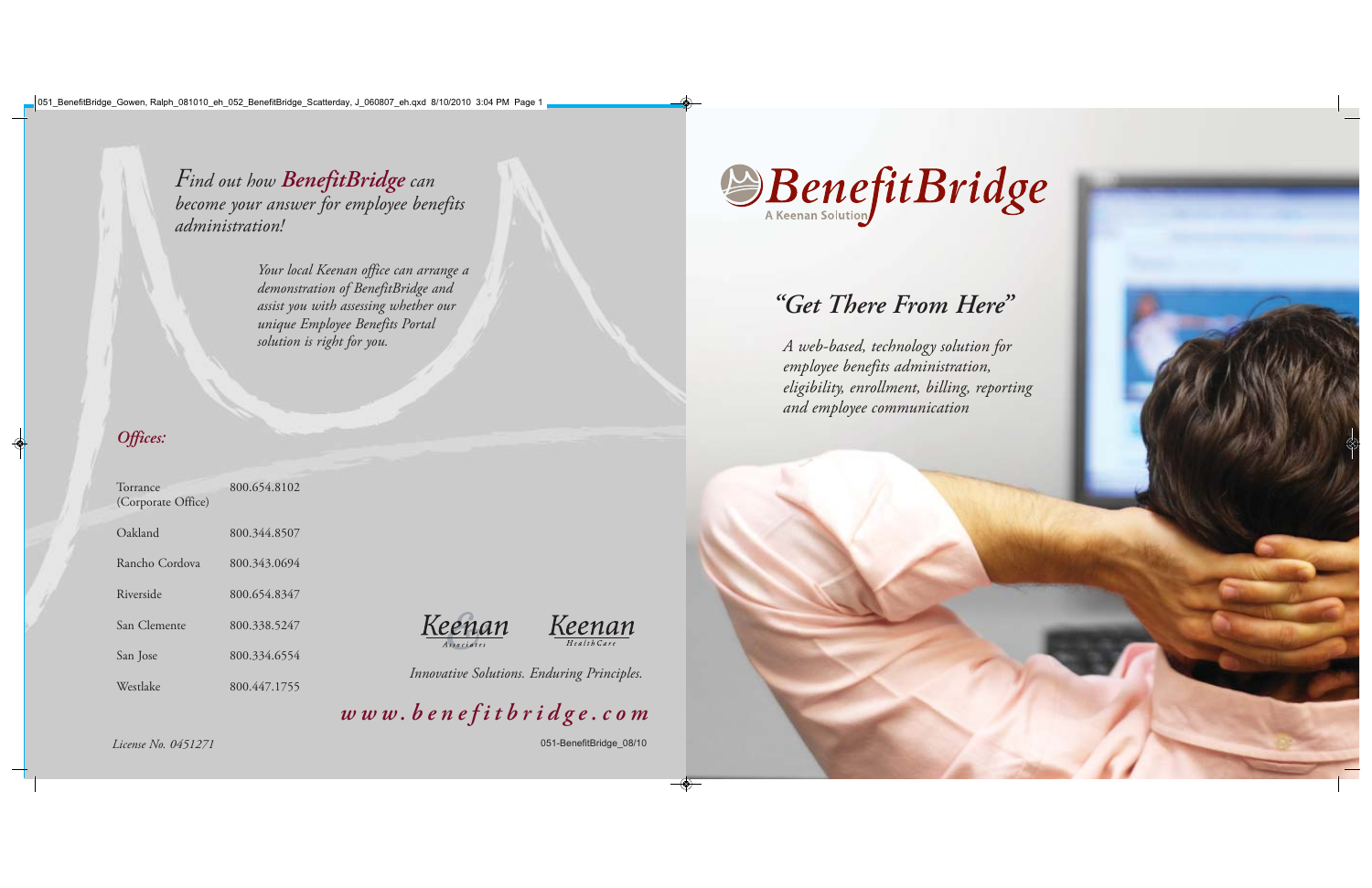

**BenefitBridge**, Keenan's Employee Benefits Portal provides administrative automation and on-demand information for your employee benefits needs in a web-based environment. Through a single portal accessed through the Internet, *BenefitBridge* integrates benefit enrollment, eligibility, employee communications and self-service tools to maximize the effectiveness of your plans and resources.

*BenefitBridge offers flexibility, integration and responsiveness in a user-friendly package designed to provide:*

- *• Automation for your employee benefits staff and interfaces with critical systems including payroll and carrier membership systems*
- *•A single, secure access point for the employer and employee available 24/7*
- *•On-demand education, decision support and employee self-service*
- *•Enhancement for your plan documentation and compliance needs*

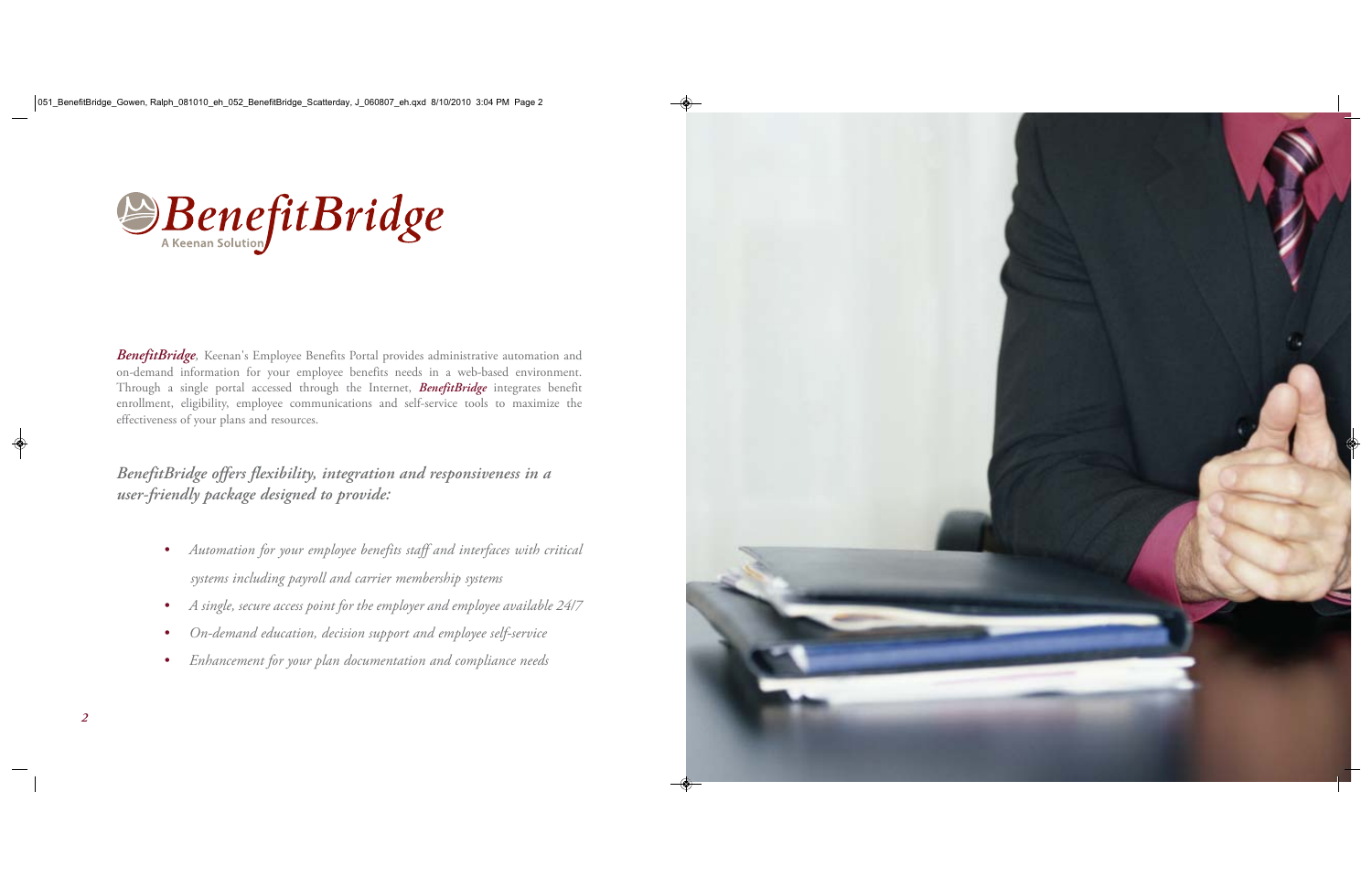

# *Meeting Documentation and Compliance Needs*

### *BenefitBridge Reports*

Plan Administrators have a wide range of standard and custom reports available through **BenefitBridge**. Various reports assist with the benefit administration workflow, provide documentation of plan and participant status, and serve as backup for billing remittances to insurance companies and health plans. The standard reports support the typical needs for benefit program operation, but the *BenefitBridge* system is flexible, allowing you to fine-tune your reports to address your specific requirements.

These reporting capabilities let you effectively interface with your payroll and vendor information systems, helping to ensure accurate transactions, leaving nothing to fall through the cracks.

### *Workflow Reports*

- *• Dependent and Retiree Age Changes*
- *• Benefit Additions and Terminations*
- *• COBRA Qualifying Events*
- *• Benefit Summary Batch Report*

### *Status Reports*

- *• Employees with or without Coverage*
- *• Census-Carrier or Status Based*
- *• Over Age Dependents*
- *• Carrier Enrollment Census*
- *• Enrolled Subscriber by Plan*
- *• Open Enrollment/New Hires*

# *Billing Reports*

- *• Carrier Billing*
- *• Payroll Deductions by Employee Classification*
- *• Payroll Deductions by Carrier*
- *• Payroll Deduction Discrepancy Report*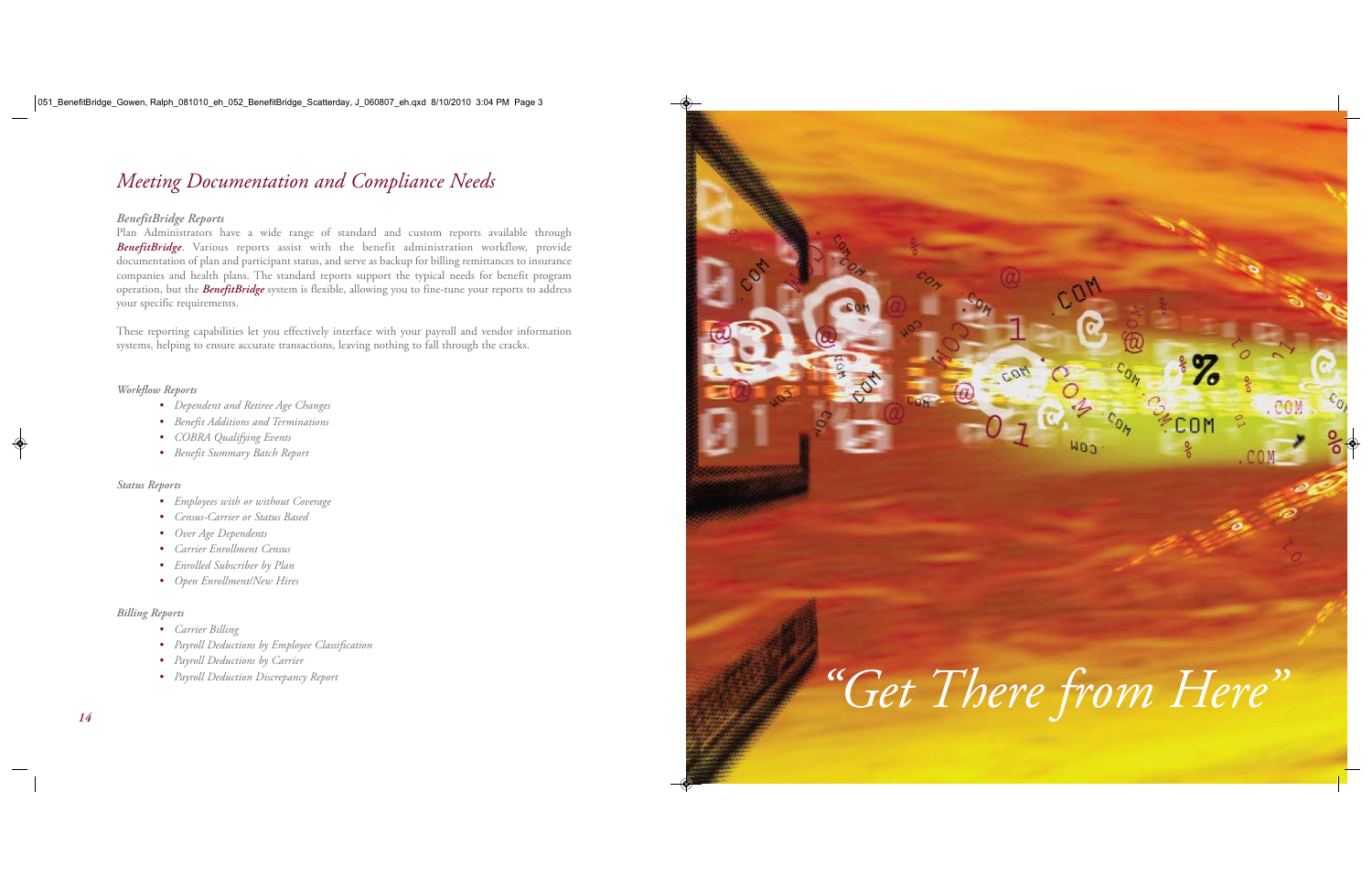# *What is the BenefitBridge Portal?*

An access secured web-based portal that is a single gateway to a broad array of resources, applications and information, bringing everything the user needs to a single point of access. Generally, users only have to log in to the portal once to gain access to information coming from multiple sources instead of logging in to multiple web sites. When the individual accessing the portal identifies themselves by their user name and password, the portal will know whether they are an employee, a benefits administrator, or the Plan Administrator, and will deliver the information and services based on who each user is. The single, secure access ensures that *each individual user will have access only to the resources and functions they are authorized to use.*

# *BenefitBridge Basic Features*

**Keenan's unique Employee Benefits Portal delivers three major features:**

The first is **Information** - various types of communications that provide specific information to each user - about the plans, health care, announcements from human resources. Benefit-related information can be selected and delivered through *BenefitBridge*, appropriate to the user who is logged in.

The second feature is **Decision Support** - content is pulled into *BenefitBridge* to provide benefit plan comparison tools and an array of resources relating to life events, such as marriage, a new child, and retirement. Participants can see how their employee benefits are affected by these life events and gain a better understanding of their alternatives. Human resources managers and benefits administrators have quick reference access to benefit laws and regulations that affect their plans.

The third feature is **Benefit Administration** - *BenefitBridge* handles eligibility, enrollment, billing and reconciliation, payroll data and reporting in an integrated, efficient system that saves you time and energy by automating these critical functions. This feature enables employees to handle many typical benefits inquiries and transactions through self-service access, and helps employers maintain accurate <sup>p</sup>lan documentation. It further streamlines insurance carrier eligibility and premium remittance processing, eliminating unresolved past due premium balances.

*BenefitBridge blends all three major features seamlessly into a single look and feel, custom branded for each employer to reinforce the connection between the benefits and the plan sponsor.*

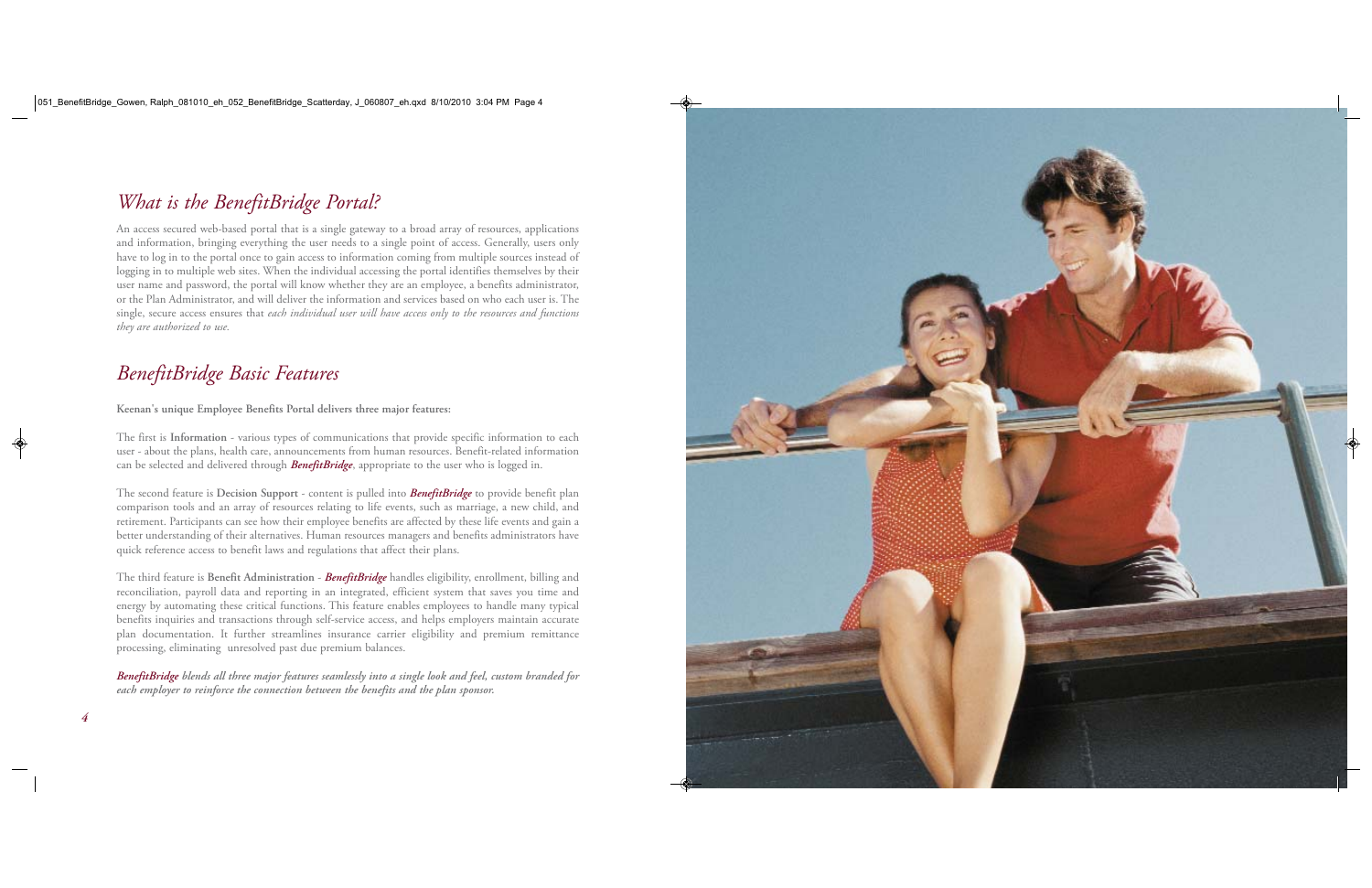# *Answers, Education and Service At The Employee's Fingertips*

# *BenefitBridge Employee Resources*

*BenefitBridge is* custom branded for each employer to reinforce the connection between the benefits and the plan sponsor. Once participants are connected to *BenefitBridge,* they will be able to find:

- *• Online enrollment and personal information update*
- *• Convenient access at any time and place for benefits information*
- *• Answers to benefit questions*
- *• Decision support tools for comparing up to three benefit plans at a time*
- *• Verification of coverage selections and dependent eligibility*
- *• Financial planning tools and calculators to plan for various life events such as marriage, new child, home purchase, college preparation and retirement*
- *• Direct link to each health plan carrier and provider information*
- *• Health and wellness reference resources*
- *• Links to key websites for state and federal programs*
- *• Provide timely updates on benefit plans and announce important events*
- *• Access a customized Resource Library with links to carrier sites*

*Wherever the information is, whenever you need it - BenefitBridge lets you "Get There From Here"*

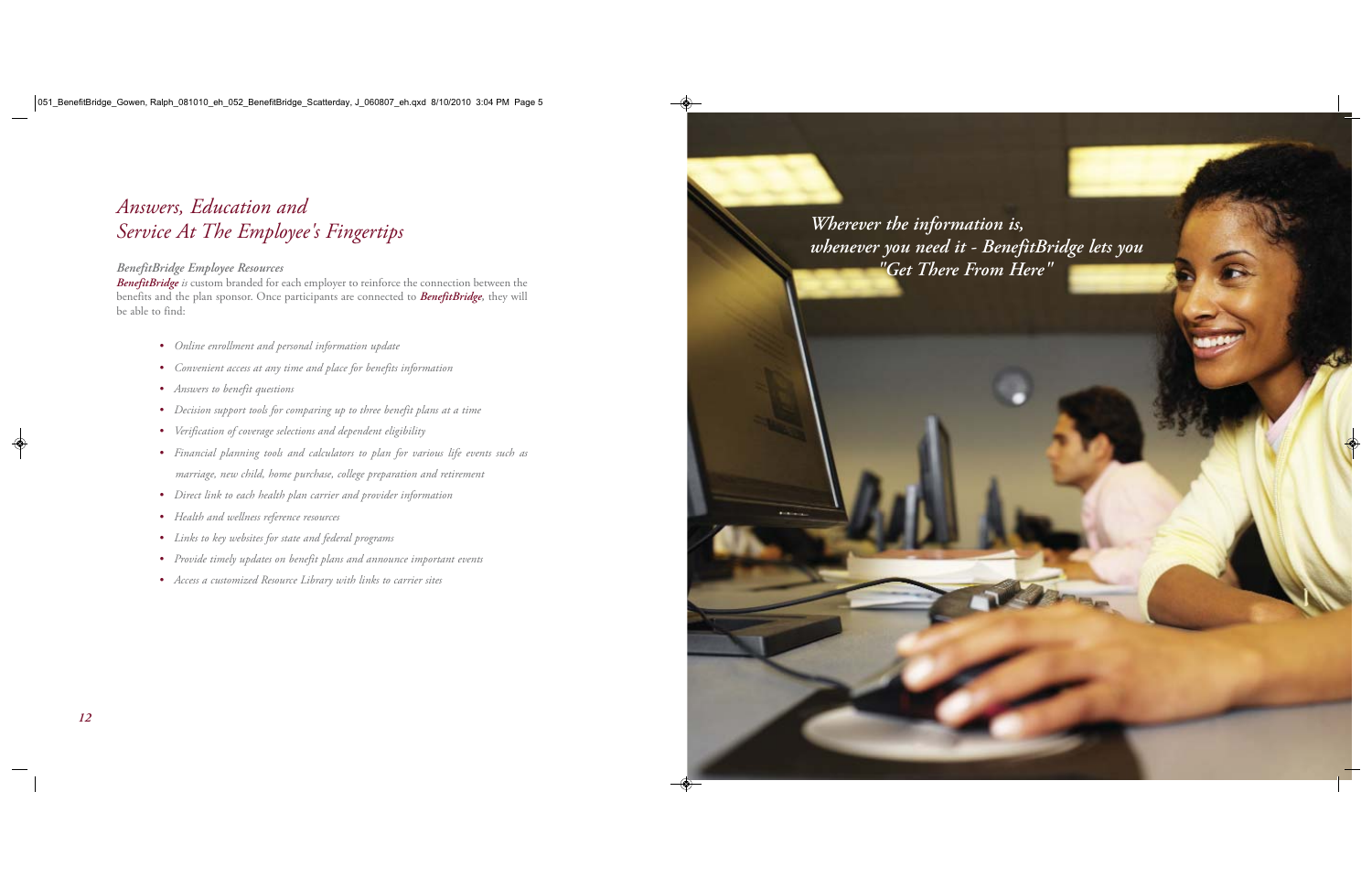# *Automation and Integration Streamlines Benefits Administration*

### *BenefitBridge Human Resources Administration Services*

*BenefitBridge* includes the tools human resources and benefits professionals require for managing their demanding employee benefits responsibilities. Using the integrated online interface, the Human Resources Administrator will be able to:

- *• Manage eligibility information by designated HR staff, include active employees, retirees, leave of absence (LOA), and COBRA participants*
- *• Manage benefit enrollment information for active employees, retirees, LOA and COBRA participants*
- *•Process open enrollment either on a self-serve or assisted enrollment basis*
- *•Process ongoing enrollment either on a self-serve or HR assisted basis*
- *•Produce a customized Employee Benefit Statement*
- *•Transmit enrollment and eligibility information twice a month or more to most carriers*
- *•Communicate new employee data to payroll and accounting departments, if desired*
- *•Generate detailed census information*
- *•Maintain history of enrollment changes for each employee*
- *• Obtain online reports of various information pertinent to appropriate benefit administration. More details about reporting options are shown on page 14.*



*will help to free up your Benefits staff to handle their other responsibilities.*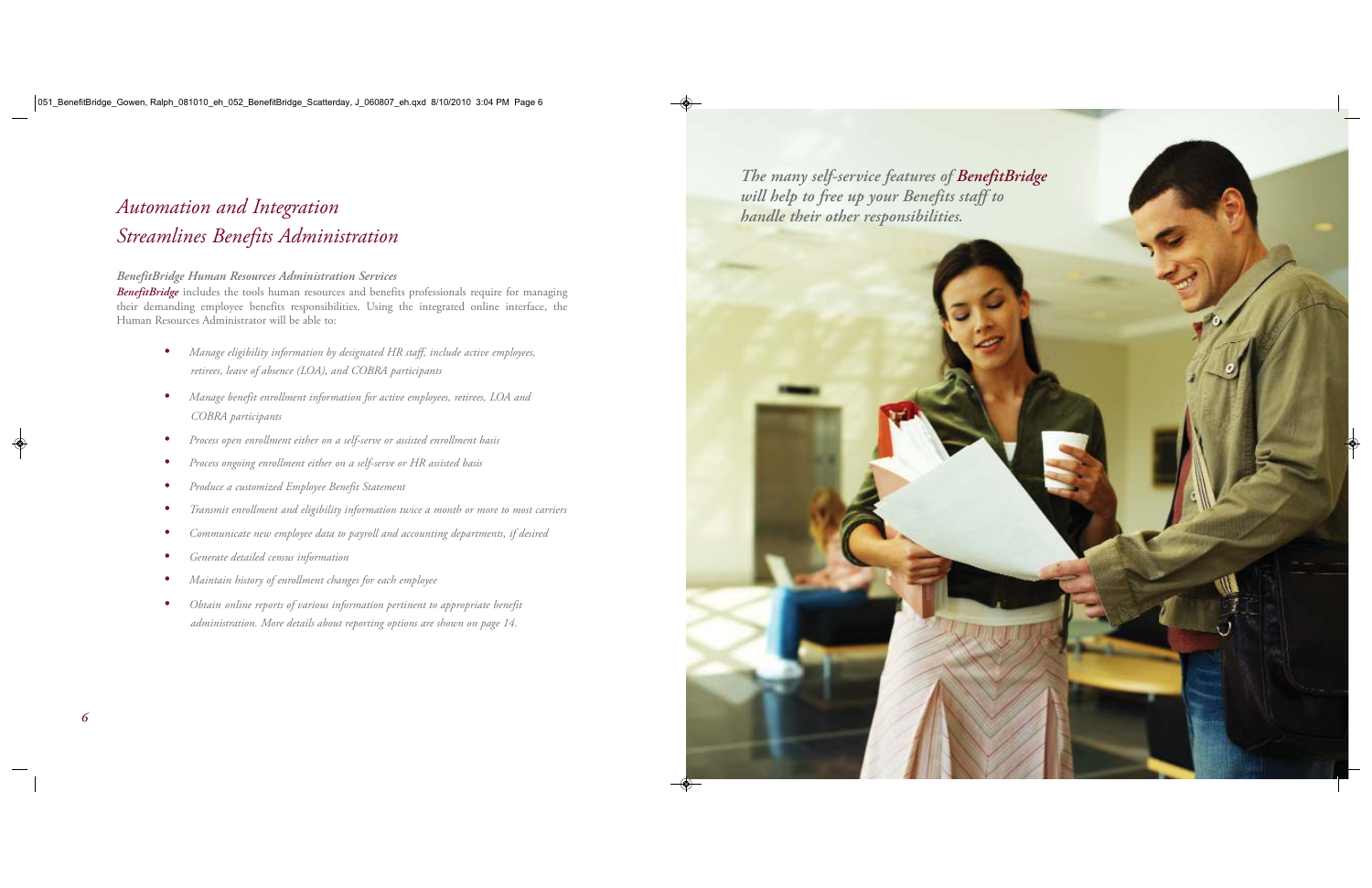# *Optional Services*

In addition to the extensive basic services that *BenefitBridge* can provide to your employees and staff, *BenefitBridge* can be customized to include Common Remitter, Retiree Billing, and COBRA/HIPAA Administration.

#### *Common Remitter (available at an additional fee)*

Common Remitter Administration is a consolidated billing solution for all core (medical, dental and vision) benefits. Common Remitter simplifies reconciliation of monthly payments to carriers and saves time, money and burden on internal resources. These services include:

- *• Lockbox arrangement for payments*
- *• Remittance to carriers all premiums due and collected*
- *• Full accounting of all remittances and disbursements*
- *• Produce discrepancy reports based on amounts collected and disbursed*
- *• Full reconciliation between clients and carriers*

### *Retiree Billing (available at an additional fee)*

Retiree Billing Administration allows efficient management of eligibility, invoicing and collection of retiree premiums, and control of claims liability. These services can significantly streamline the process for handling retiree welfare plan programs:

- *• Establishment of billing and collection procedures for retirees*
- *• Remittance to carriers for all premiums due and collected*
- *• Full accounting, auditing and reconciliation of all remittances and disbursements*

### *COBRA and HIPAA Administration (available at an additional fee)*

These services simplify your administration of these complex regulatory requirements and diminish the risks associated with non-compliance.

- *• Expertise in COBRA/HIPAA laws including the most up-to-date information and client education resources*
- *• Dedicated Implementation Manager to guide the customer through the entire implementation process, and through the transition period*
- *• Technologically advanced COBRA/HIPAA compliance system that is constantly improving with client feedback and new IRS and DOL regulations*
- *- Initial set-up of organization on the Human Resources Administration interface*
- *• Training of designated benefits staff on COBRA/HIPAA compliance, data maintenance and data integrity*
- *• Timely service reports including paid to dates, elections and terminations and monthly accounting statements*